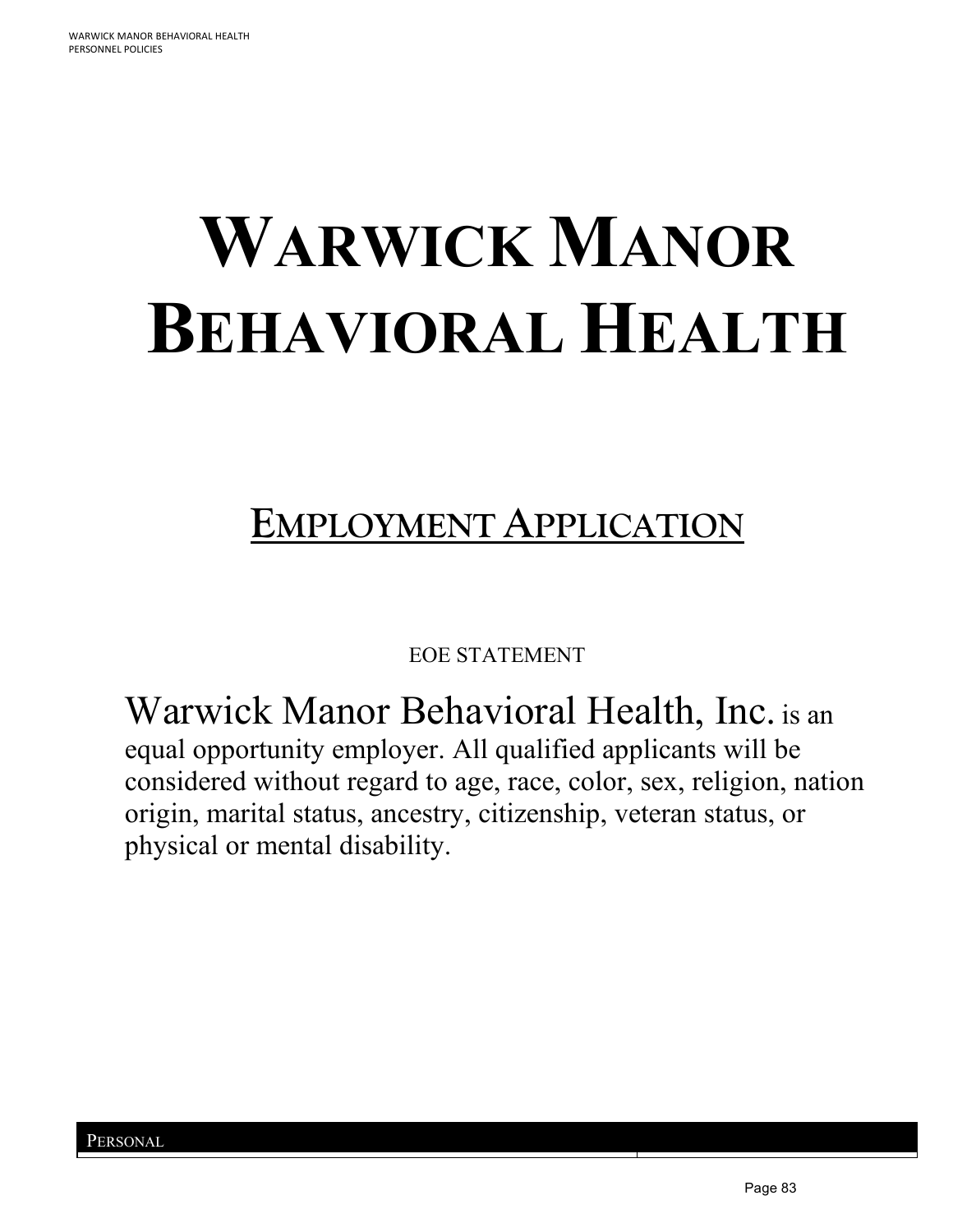# **WARWICK MANOR BEHAVIORAL HEALTH PERSONNEL POLICIES**

| Last Name<br>First                                                                              |             | Middle Initial                                   | Social Security #         |                                            |
|-------------------------------------------------------------------------------------------------|-------------|--------------------------------------------------|---------------------------|--------------------------------------------|
| Other Name(s) Used                                                                              |             |                                                  | Home Telephone #          |                                            |
| Address                                                                                         |             |                                                  |                           | Business or Message #                      |
| Position Applying For                                                                           | Referred By |                                                  | <b>Salary Desired</b>     |                                            |
| Have you ever interviewed with the Company or its<br>affiliates before? □ Yes □ No              |             | If yes, list date(s), job title(s) & location(s) |                           |                                            |
| Have you ever been employed by the Company or<br>its affiliates before? $\Box$ Yes $\Box$ No    |             | If yes, list date(s), job title(s) & location(s) |                           |                                            |
| Do you have any relatives employed by the<br>Company or its affiliates?<br>$\Box$ Yes $\Box$ No |             | If yes, list date(s), job title(s) & location(s) |                           |                                            |
| Are you at least 18 years old?<br>$\exists$ Yes $\Box$ No                                       |             | If under age 18, do you have a work permit?      |                           |                                            |
|                                                                                                 |             |                                                  |                           |                                            |
| <b>EDUCATION</b>                                                                                |             |                                                  |                           |                                            |
| High School<br>Circle Highest Grade Completed:<br><b>Graduate Studies</b>                       |             | College, Trade or Business                       | 10<br>$\overline{2}$<br>3 | 12<br>$\overline{4}$                       |
| School                                                                                          | Address     | Major Studies                                    |                           | Degree, Diploma,<br>License or Certificate |
| High School                                                                                     |             |                                                  |                           |                                            |
| College/University                                                                              |             |                                                  |                           |                                            |
| Vocational, Business, Other                                                                     |             |                                                  |                           |                                            |
| List Any Professional Designations                                                              |             |                                                  |                           |                                            |

Other Special Knowledge, Skills or Qualifications (include whether valid driver's license for position requiring driving) that you believe would help you do the job applied for:

*For Clerical Applicants Only:*

Do you type?  $\Box$  Yes  $\Box$  No If yes, WPM:

Computer Skills (Hardware/Software)

### EMPLOYMENT HISTORY

List all employment positions for the past 10 years, starting with the most recent position. All information **must** be completed. You may attach a resume, but **not** in place of completing the required information. Use additional sheets if necessary.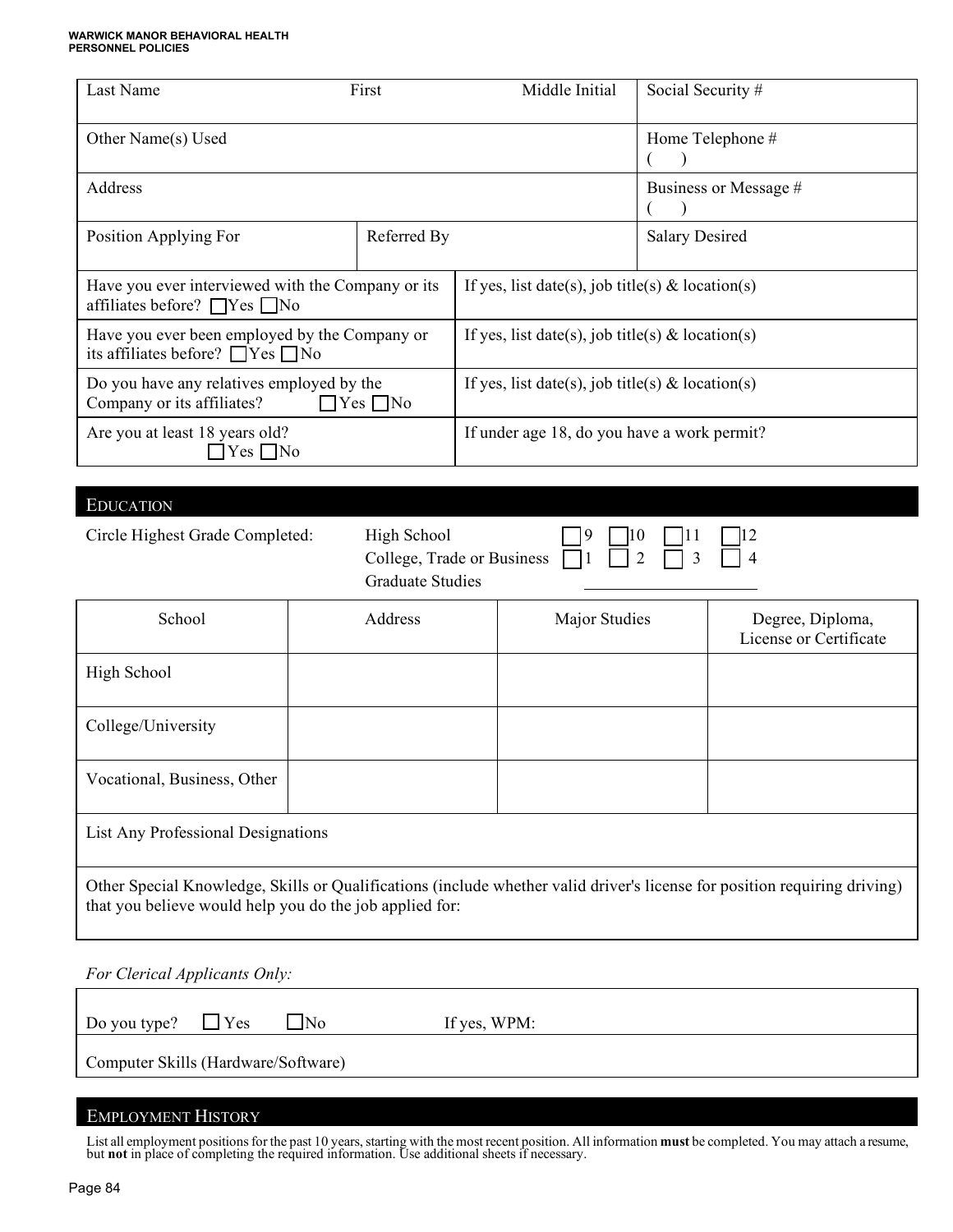| <b>Employed From</b>      | <b>Employer Name</b>    | <b>Supervisor Name</b> | <b>Starting Salary</b> |
|---------------------------|-------------------------|------------------------|------------------------|
| <b>Employed Until</b>     | <b>Employer Address</b> | Supervisor Phone #     | <b>Ending Salary</b>   |
| Job Title                 |                         | Reason for Leaving     |                        |
| Duties & Responsibilities |                         |                        |                        |
|                           |                         |                        |                        |

| <b>Employed From</b>      | <b>Employer Name</b>    | <b>Supervisor Name</b> | <b>Starting Salary</b> |
|---------------------------|-------------------------|------------------------|------------------------|
| <b>Employed Until</b>     | <b>Employer Address</b> | Supervisor Phone #     | <b>Ending Salary</b>   |
| Job Title                 |                         | Reason for Leaving     |                        |
| Duties & Responsibilities |                         |                        |                        |
|                           |                         |                        |                        |

| <b>Employed From</b>      | <b>Employer Name</b>    | <b>Supervisor Name</b> | <b>Starting Salary</b> |
|---------------------------|-------------------------|------------------------|------------------------|
| <b>Employed Until</b>     | <b>Employer Address</b> | Supervisor Phone #     | <b>Ending Salary</b>   |
| Job Title                 |                         | Reason for Leaving     |                        |
| Duties & Responsibilities |                         |                        |                        |
|                           |                         |                        |                        |

| <b>Employed From</b>      | <b>Employer Name</b>    | <b>Supervisor Name</b> | <b>Starting Salary</b> |
|---------------------------|-------------------------|------------------------|------------------------|
| <b>Employed Until</b>     | <b>Employer Address</b> | Supervisor Phone #     | <b>Ending Salary</b>   |
| Job Title                 |                         | Reason for Leaving     |                        |
| Duties & Responsibilities |                         |                        |                        |
|                           |                         |                        |                        |
|                           |                         |                        |                        |
| <b>REFERENCES</b>         |                         |                        |                        |

Please provide the names and contact information for three (3) references whom you have known for at least one year and who are not related to you. Job-related references are strongly preferred.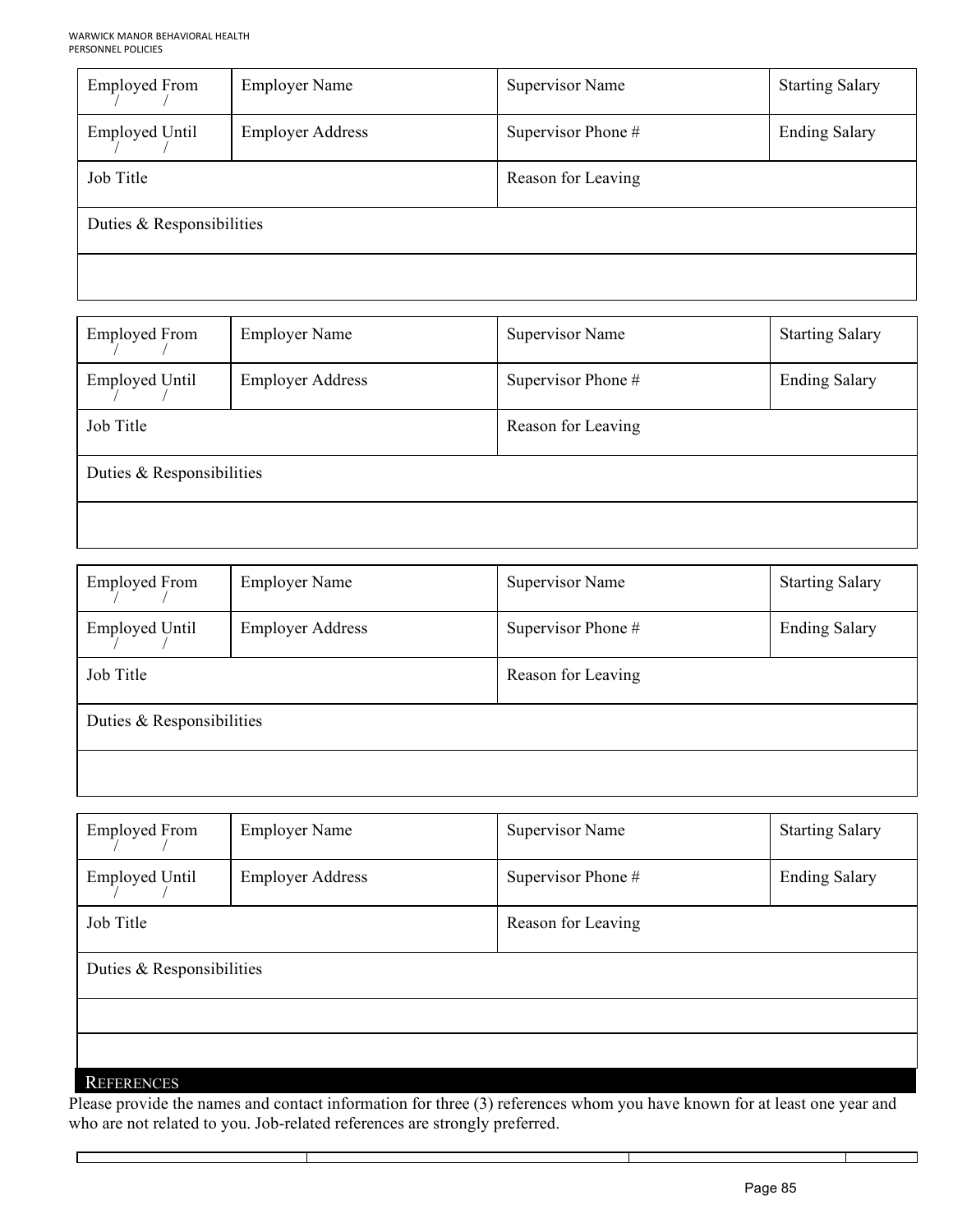# **WARWICK MANOR BEHAVIORAL HEALTH PERSONNEL POLICIES**

| Name                                   | Address and telephone No. | Association | Years<br>known |
|----------------------------------------|---------------------------|-------------|----------------|
|                                        |                           |             |                |
|                                        |                           |             |                |
|                                        |                           |             |                |
| Other information regarding references |                           |             |                |
|                                        |                           |             |                |

| <b>GENERAL</b> |    |                                                                                                                                                                                                                                  |
|----------------|----|----------------------------------------------------------------------------------------------------------------------------------------------------------------------------------------------------------------------------------|
| Yes            | No |                                                                                                                                                                                                                                  |
|                |    | May we contact your current employer for references?                                                                                                                                                                             |
|                |    | If hired, will you be able to work overtime?                                                                                                                                                                                     |
|                |    | Will you be able to perform the essential job functions for the position you are applying<br>for with or without reasonable accommodation?                                                                                       |
|                |    | Have you ever been convicted of a crime, excluding misdemeanors and summary<br>offenses, which has not been annulled, expunged or sealed by the court? (A "yes"<br>response does not automatically disqualify your application.) |
|                |    | Have you ever had disciplinary problems with any previous employer?                                                                                                                                                              |
|                |    | Please explain if "yes" to conviction and/or discipline problem:                                                                                                                                                                 |
|                |    |                                                                                                                                                                                                                                  |
|                |    |                                                                                                                                                                                                                                  |
|                |    |                                                                                                                                                                                                                                  |
|                |    |                                                                                                                                                                                                                                  |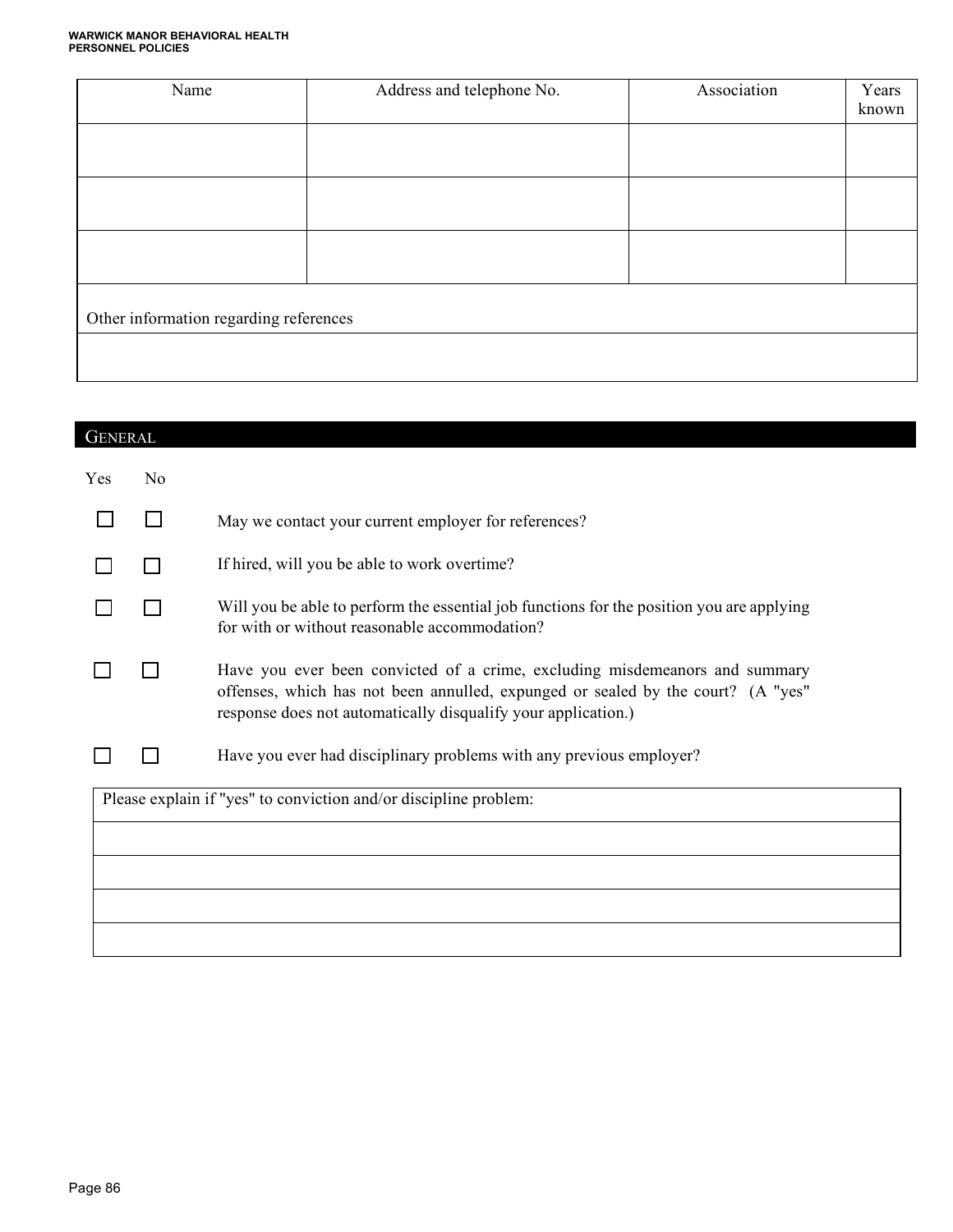#### CERTIFICATION & AUTHORIZATION

The above information is true and correct. I understand that, in the event of my employment by the WMBH, I shall be subject to dismissal if any information that I have given in this application is false or misleading or if I have failed to give any information herein requested, regardless of the time elapsed after discovery.

I authorize the Company to inquire into my educational, professional and past employment history references as needed to research my qualifications for this position. I hereby give my consent to any former employer to provide employment-related information about me to the Company and will hold the Warwick Manor Behavioral Health and my former employer and reference harmless from any claim made on the basis that such information about me was provided or that any employment decision was made on the basis of such information.

I understand that nothing in this employment application, the granting of an interview or my subsequent employment with the Company is intended to create an employment contract between myself and the Company under which my employment could be terminated only for cause. On the contrary, I understand and agree that, if hired, my employment will be terminable at will and may be terminated by me or WMBH at any time and for any reason. I understand that no person has any authority to enter into any agreement contrary to the foregoing.

If employed, I will be required to provide original documents which verify my identity and right to work in the United States under the Immigration Reform and Control Act (IRCA) of 1986. The document(s) provided will be used for completion of Form I-9.

UNDER MARYLAND LAW, AN EMPLOYER MAY NOT REQUIRE OR DEMAND, AS A CONDITION OF EMPLOYMENT, OR CONTINUED EMPLOYMENT, THAT AN INDIVIDUAL SUBMIT TO OR TAKE A LIE DETECTOR OR SIMILAR TEST. AN EMPLOYER WHO VIOLATES THIS LAW IS GUILTY OF A MISDEMEANOR AND SUBJECT TO A FINE NOT EXCEEDING \$100.

I hereby acknowledge that I have read and agree to the above statements. (Unsigned applications will not be considered.)

Signature Date